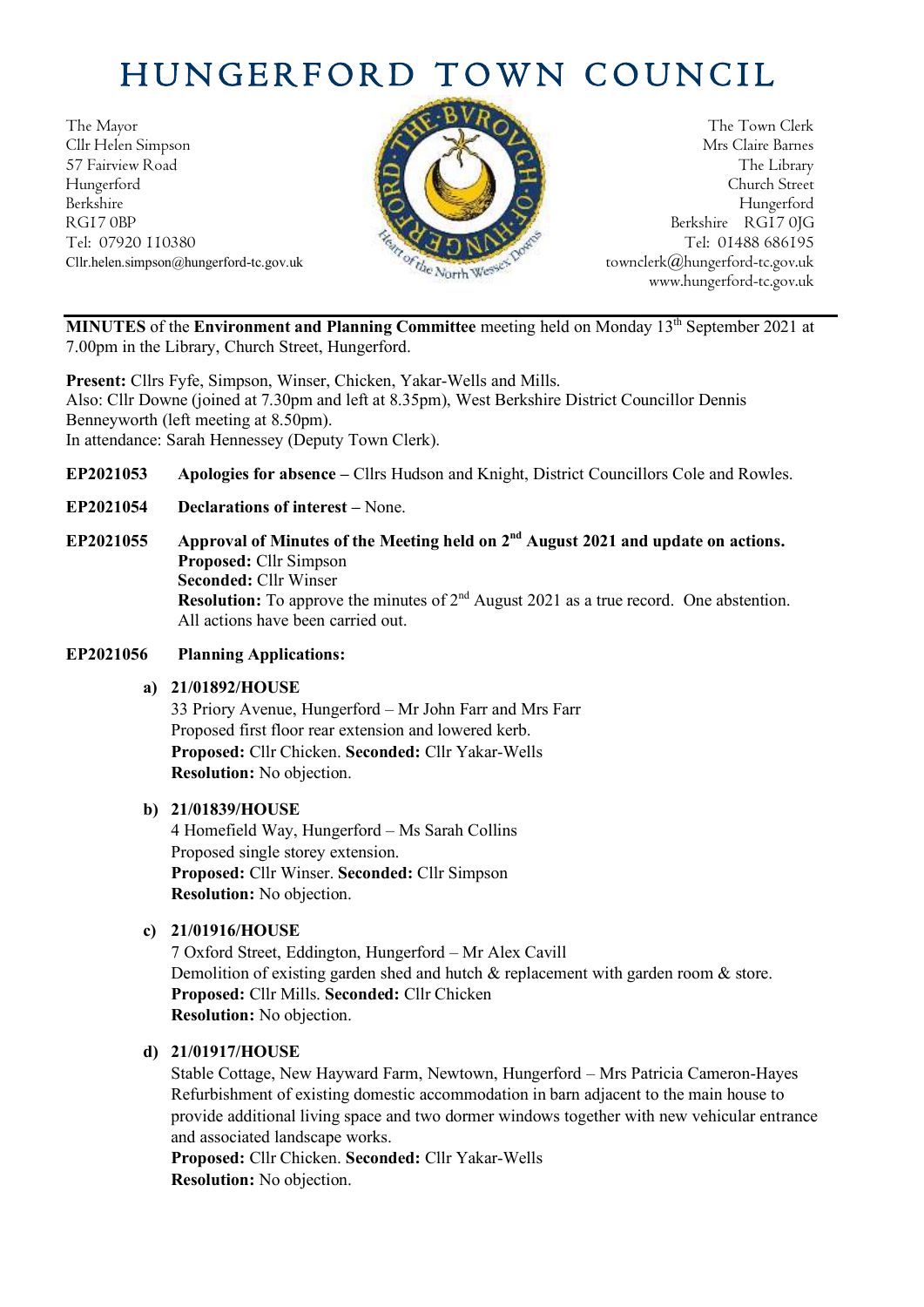#### **e) 21/01926/FULD**

Land Adjacent to 14 Upper Eddington, Eddington, Hungerford – Mr Jackie Holmes Demolition of an existing lean-to store and erection of a new detached 2-storey dwelling with associated landscaping, including new vehicular access and driveway. **Proposed:** Cllr Chicken. **Seconded:** Cllr Fyfe **Resolution:** No objection. Two abstentions.

#### **f) 21/02025/HOUSE**

15 Smitham Bridge Road, Hungerford – Mr Michael Cooper and Mrs Cooper Proposed side extension and new front porch. **Proposed:** Cllr Winser. **Seconded:** Cllr Simpson **Resolution:** No objection.

#### **g) 21/02056/HOUSE**

1A Parsonage Lane, Hungerford – Mr S Sanchez Proposed side extension and internal alterations. New roof over existing garden room. Widen front access and create additional off-road parking to front of property.

**Proposed:** Cllr Mills. **Seconded:** Cllr Simpson

**Resolution:** Object. HTC request that further consideration is given to the drainage and conservation aspects with respect to the proposed alterations at the front of the property. One abstention.

#### **h) 21/02076/HOUSE**

Mill Cottage, Upper Eddington, Hungerford – Mr Anthony Tory Proposed ground floor extension with balcony over, proposed balcony over existing flat roof, replace asbestos roofed car port with glazed pergola.

**Proposed:** Cllr Fyfe. **Seconded:** Cllr Chicken **Resolution:** No objection. One abstention.

#### **i) 21/01935/FUL**

Lock House, The Marsh, Bath Road, Hungerford – JOMP Ltd Laying of an access track to 'The Lock House'. **Proposed:** Cllr Winser. **Seconded:** Cllr Chicken **Resolution:** No objection.

#### **j) 21/01976/FUL**

Garage Block off Chantry Mead, Hungerford – Mr G Fisher

The conversion of a concrete hard standing to a lock-up garage.

**Proposed:** Cllr Chicken. **Seconded:** Cllr Mills

**Resolution:** No objection. Two abstentions, one against. Casting vote with Chair: proposal carried.

**ACTION:** District Councillor Benneyworth to investigate further with the Case Officer regarding ownership of this land.

#### **k) 21/01868/FULD**

Hungerford Old Peoples Home, Chestnut Walk, Hungerford – Homes for West Berkshire LLP Demolition of former care home and 4 garages and erection of 8 new dwellings.

The committee expressed concern that WBC's aims as outlined in its Climate Emergency Declaration and Zero Carbon strategy don't appear to be adhered to in the planning application details for this development. Councillors are very keen for this site to be redeveloped but would prefer this development to be a showpiece for environmentally friendly living.

**ACTION:** A letter will be drafted and sent to WBC highlighting these concerns.

**Proposed:** Cllr Simpson. **Seconded:** Cllr Yakar-Wells

**Resolution:** Object for the following reasons:

Proposed affordable mix is 50/50 split between social rent and shared ownership housing which does not comply with WBC's planning policy standard tenure split of 70% social rent